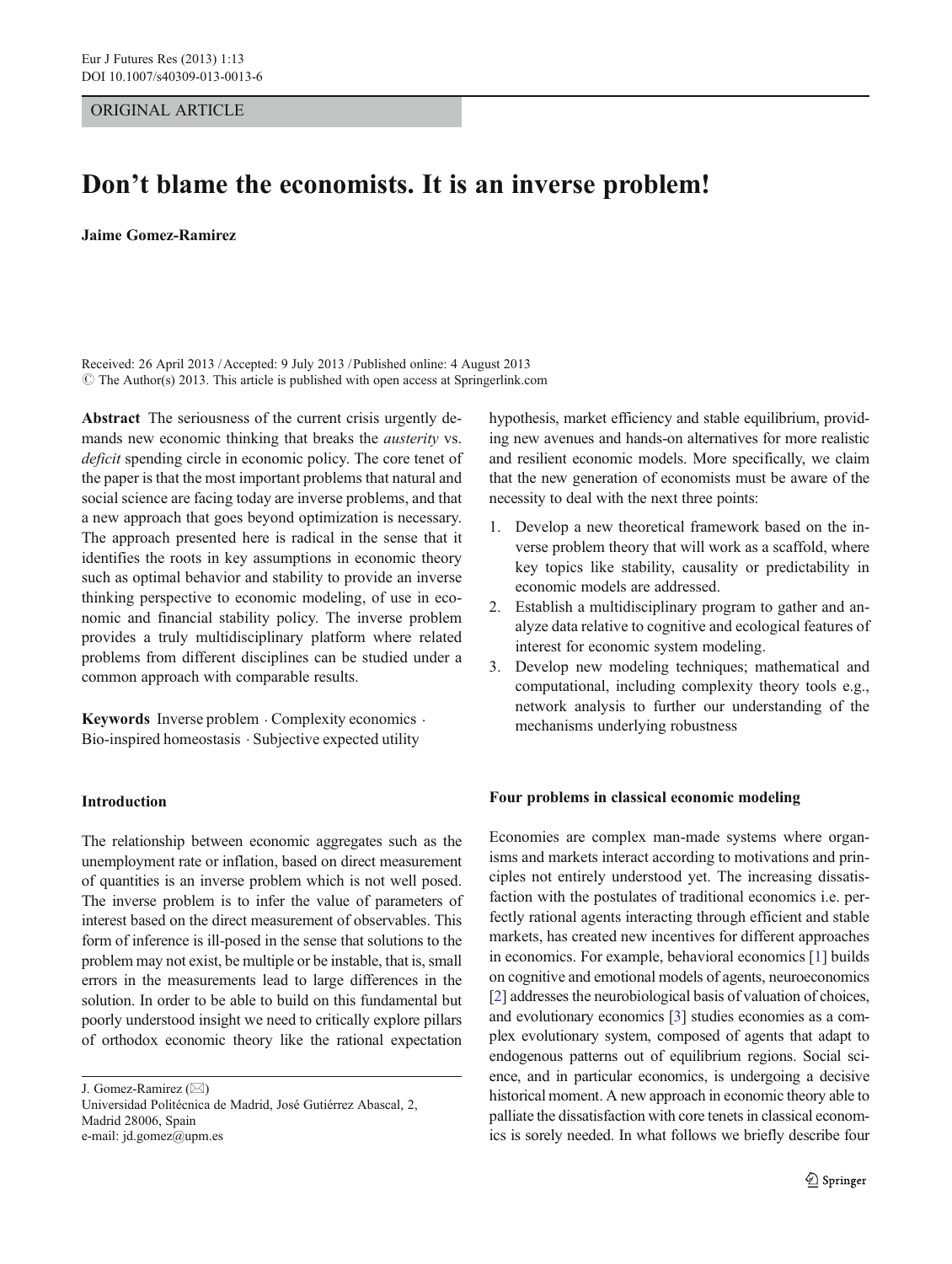problems—agent-economy separation, causality, equilibrium and perfectly rational maximizers- that need to be specifically addressed.

## Agent-economy separation

Orthodox economic thinking draws a neat line between agents and the economy they perform. To that effect microeconomics and macroeconomics are publicized as the suitable disciplines to address the issues related to the former and the last respectively. Samuelson changed forever the study of economics, which became strongly mathematical by borrowing methods and insights from statistical physics. University departments of economics are an institutionalized embodiment of his vision. However, the idiosyncrasy of economic systems composed of participants endowed with cognitive and emotional characteristics clearly calls into question the analogy between physics and economics. Economic agents are not merely reactive but have an anticipatory nature. Realistic economic systems try to predict the outcomes of their actions and of those of other agents, and in doing so they modify the structure itself that they are trying to cope with or outperform, as in financial markets. The forward-looking capacity of biological and social systems is an additional layer of complexity that statistical mechanics applications lack.

## Causality

Econometric models have mainly focused on models of exchange and allocation, neglecting critical aspects in economies' dynamics like production or credit money. This apparent lax approach has its root in modeling economic systems "as if" [\[4](#page-5-0)] having an equivalent ontological status with the rest of material systems that form the "book of nature that is written in the language of mathematics", as Galileo poetically stated. However, the "unreasonable effectiveness of mathematics in physics" relies upon the existence of invariance principles, observed in quantities that remain constant regardless the system's motion [\[5](#page-5-0)]. Economies are not conservative systems, assets are created ex novo, as in the process of money creation through credit; and disappear, enacted by the innovative entry of new technologies. This is the disruptive force that sustains economic growth or Schumpeter's "creative destruction" [[6\]](#page-5-0). Thus, variance principles and general laws in economics are more a desideratum than a factum. The Lucas critique [\[7](#page-5-0)] is still valid, even though the approaches that followed like dynamic stochastic general equilibrium (DGSE) forgo realism for mathematical virtuosity, macroeconometric models are not invariant to economic policy, or simply put, a policy experiment may modify the structural parameters that it is trying to predict. The causal thinking in economics, which mainly relies on

"the genetic-causal tradition" [[8\]](#page-5-0) must be explored with fresh insight.

### Equilibrium

In Newtonian physics and classical thermodynamics the laws that govern the behavior of single particles suffice for the study of assemblies of particles, but this "methodological bonus" comes with a cost, they are theories of equilibrium, and therefore do not apply to far-from-equilibrium systems. Equilibrium is a terminal state that is reached when all process have stopped. Biological and social systems are open systems that transition between different regimes, so nonstationarity and volatility have to be taken into account. The participants in economic systems are heterogeneous. They are equipped with different informational processing capabilities, different systems of belief and ways to internalize the world. Thus, their interactions may produce novel dynamics and patterns whose understanding lie outside the basic assumptions necessary to establish an equilibrium, such as perfect competition or perfect knowledge of all the participants. Participants in an economy cannot be merely averaged out as particles in a gas, as they try to adapt to complex, highly coupled and self-referential eco-systems. One unique stable equilibrium cannot be taken for granted, instead multiple equilibria and qualitative regime shifts are more realistic signatures of economic systems. Mathematical tractability, which is undoubtedly a good in itself, should not lead us to overlook this fact. In order to deal with instability-prone phenomena like increasing returns or leverage we may need to design new regulatory mechanisms other than homeostasis-based.

## Perfectly rational maximizers

Selfishness is one of the most reliable characteristics of human beings, but that empirically testable statement does not preclude other forms of economic interaction. Human societies are based on large-scale cooperation among genetically unrelated individuals [\[9](#page-5-0)]. Darwin recognized early on that altruistic exchange was problematic for the theory natural selection. Social norms that favor cooperation should have been discounted by natural selection due to the reduced fitness of altruistic individuals. Group selection would endorse communities that contain altruist individuals; this would qualified cooperative groups for an adaptive advantage over groups of selfish individuals. However, groups with individuals prone to self-sacrifice for the common good would attract "free riders" that would join the group to benefit by the rest of the group without paying any of the costs. Furthermore if the free rider character were heritable they would become the fittest transforming an altruistic group into a parasitic one. Biologists have not reach a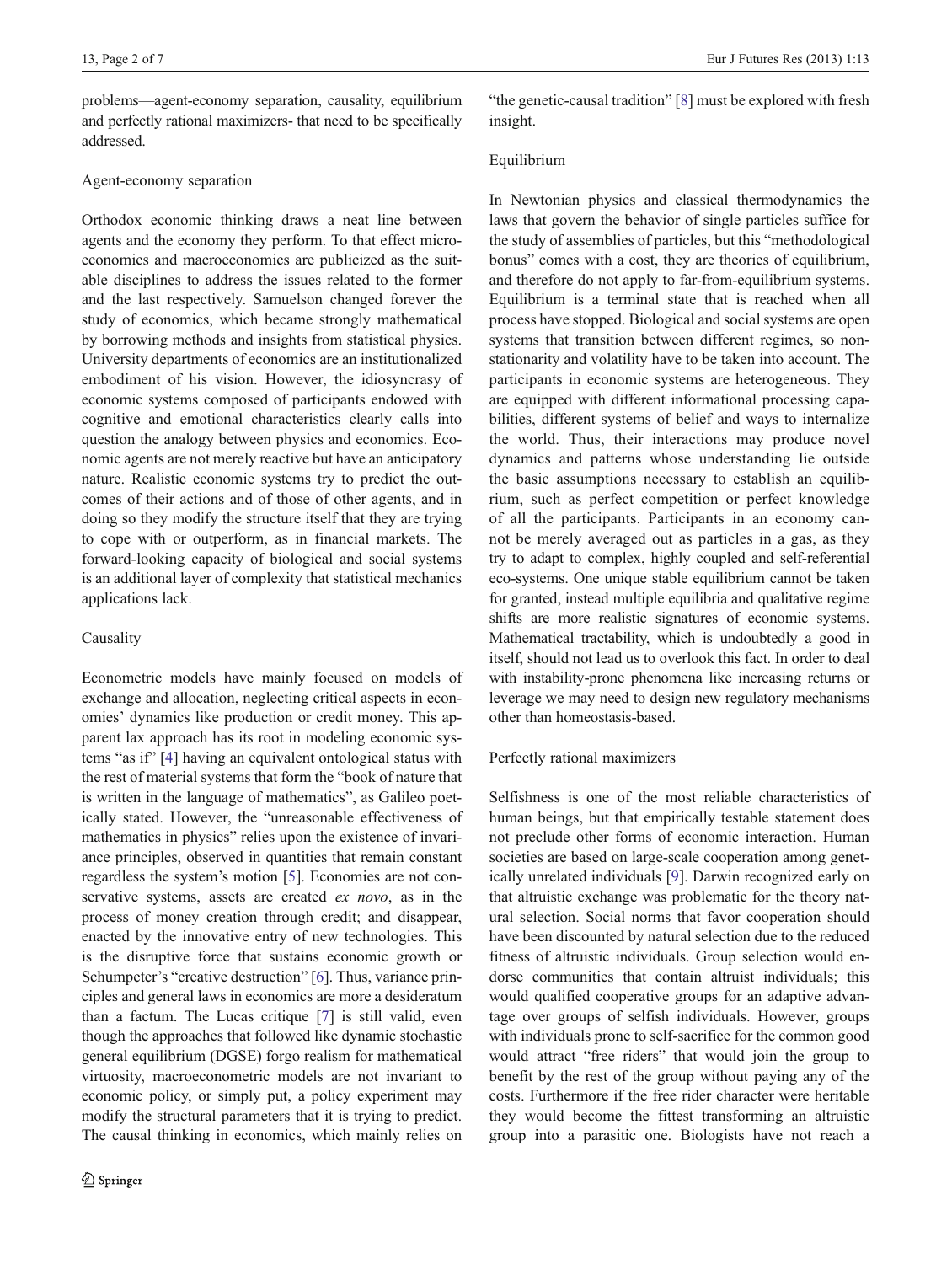consensus about the legitimacy of group selection. Cultural group selection needs also to be considered, as cooperation in human societies is codified in social norms. Groups that enforce cooperative norms are more likely to prevail ingroup conflicts [\[10](#page-5-0)]. Thus, human behavior can not be reduced to individual fitness maximization, they also cooperate in different ways, including reciprocal altruism [[11](#page-5-0)], punishment-based altruism [[12\]](#page-5-0), reputation based altruism [\[13](#page-5-0), [14](#page-5-0)], etc.

The egalitarian assumption that all the participants in an economic system are utility maximizers has a practical motivation; it likens economic modeling to an optimal problem. In doing so, no attention is paid to stability because optimal systems are in general stable [[15\]](#page-5-0). From a control theory perspective the Keynesian and the Friedman-Lucas approaches share the idea of the omniscient controller. In a Keynesian's stance, the state is the controller that aims to stabilize the system, and not the mere input as in, for example, deficit spending. On the other hand, the Friedman-Lucas approach relegates the state to a trivial role, that to provide a constant input e.g. money supply, in order to have n rather controllers than 1. However, in this decentralized approach, there is implicitly a controller—the economist- who defines the objective function: utility maximization, which is typically the wealth, or even better the logarithm of the wealth. Orthodox economic policies have a Panglossian view of economic participants with identical interests competing in the best possible world, which only exists in textbooks of macroeconomic modeling. We need to take a more realistic and honest view: decision makers behavior may largely deviate from optimal criteria, utility functions may not be computable, and people may make systematic errors in predicting the future driving the system to multiple equilibria and instability.

## Criticisms to classical economics

While there is a clear perception at all levels in society that the world economy is in crisis, the economic predicament of the Washington consensus—unregulated global free markets- has not been effectively challenged. The flaws and pitfalls of classical economics succinctly described in the four above-mentioned points have been either amended or criticized from either adherents or critic of the Washington consensus. For example, causality in financial markets has been contested by the business magnate Soros with "reflexivity"-a two-way feedback mechanism in which economic facts e.g. stock prices, shape the agent's thinking and economic facts are affected by the agent's expectations [[16\]](#page-5-0). Alan Greenspan, ex-chairman of the Federal Reserve of the United State, once a believer on the obsolescence of economic cycles in a new era of stable growth driven self regulated free markets, acknowledged later that this was a flawed belief

[\[17](#page-5-0)]. However, new classical economics continue to be inescapable in university departments both in teaching and research. Furthermore, global centers of politic and economic power such as the World Bank or the IMF still endorse a body of economic theory that promotes minimal government intervention driven by fiscal responsibility and deficit reduction, mainly by means of spending cuts and consumption tax increases.

The prevalence of the free market ideology, despite the pitfalls in classical economic theory and the wide fluctuations that, for example, financial markets engender, cannot be fully grasped if the political dimension is not taken into account. A global free market is a political project and not any natural outcome embedded in an "unstoppable historical process" such as globalization. For example, the repealing of the Glass-Steagall act of 1932, removed the firewall that policy-makers have imposed in the financial industry that separated commercial and investment banking and successfully prevented the occurrence of instabilities. The Gramm– Leach–Bliley Act of 1999 was officially passed by the Clinton's administration to help American banks to compete in the global markets of capital, transforming the banking industry into a highly interconnected network extremely vulnerable to the failure of the important hubs in the banking network.

Despite the enormous damage of the financial crisis of 2008 effective reforms in the financial system have been curbed by those with a vested interest in maintaining the status quo. For example, the banking establishment is well aware that the government will guarantee bank liabilities of key credit and insurance institutions whose failure would certainly provoke a systemic contagion in the entire financial system, putting in jeopardy the payment system. Thus, the main bottleneck may not be technical but political [\[18](#page-5-0), [19](#page-6-0)]. A strong political will is required to curb the control that "too big to fail banks" hold on the entire economic system. Nonetheless, political action in order to be effective and serve the common good must be informed by up to date scientific studies. For example, in 2009 one major Spanish bank was created -with a broad consensus among the parliamentary political groupings- from the conglomeration of seven small regional saving banks. Some months later the government nationalized the bank. Were those policy makers aware of network-based studies of financial contagion, this could have resulted in a much less harmful outcome for the taxpayer. As it is shown in [\[20](#page-6-0)], the creation of conglomerates of banks, lowers diversity across the system as whole, and increases the systemic risk of failure.

The field of futures studies –an interdisciplinary research framework at the intersection of political and social aspects grounded in physical and life science and engineering- may play a protagonist role in proposing new avenues and downto-earth strategies to reunite the dynamism of capitalism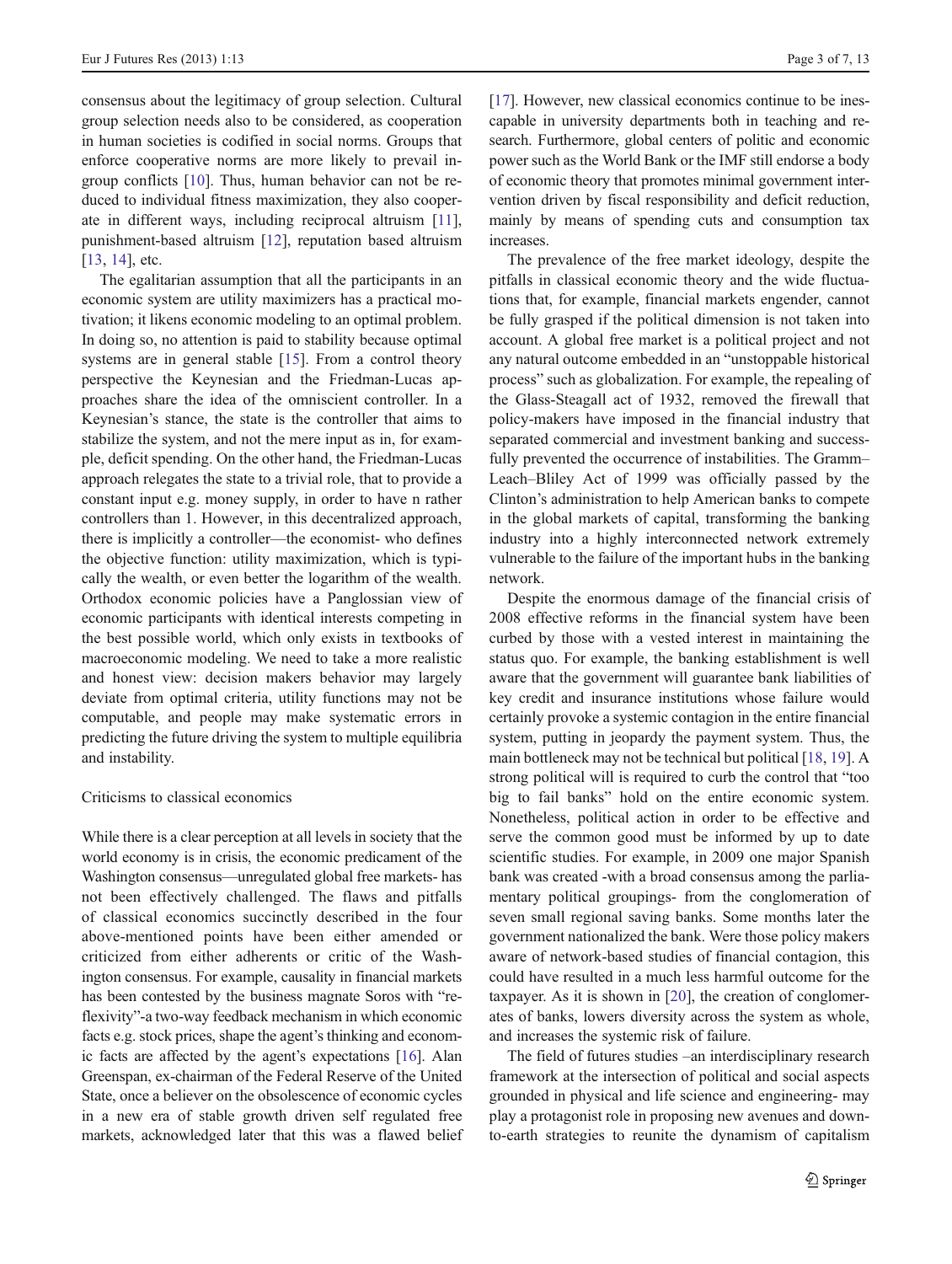(creative destruction driven by technological innovations) with societal stability.

## A new outlook to economic modeling

The core tenet of this work is that the most important problems that natural and social science are facing today are inverse problems, and that a new approach that goes beyond optimization, and takes into account the subjective knowledge of the agent is necessary. The inverse problem is ubiquitous in science; molecular structural reconstruction; metabolic network construction; biomedical imaging reconstruction of tumors; reconstruction of the internal structure of the earth; cognitive modeling or option-pricing model in financial markets, are all examples of the inverse problem.

#### Inverse thinking

Plato's famous allegory of the cave provides a poetic expression of the inverse problem. The only knowledge that men inside the cave can obtain of real objects, come through shadows cast upon the walls. This is the inverse problem of perception [\[21](#page-6-0)]. Inverse Problem theory is extracting information from indirect measurements.

The general problem of learning or to infer the unknown causes from the known effects is an inverse problem which can be studied with either an engineering approach or a purely statistic one. In the former, the causes are the inputs of the system and the effects are the outputs, the deviation or error between the desired output, which is a priori, and the actual output is feedback via the control system, which is dedicated to reduce the error. From a statistical standpoint, input and output data from the training sample that will be used to infer the model parameters that allow us to make accurate predictions of future occurrences. The crucial difference between these two approaches is that in the first case a model of the system is available and in the second the model system is missing and needs to be estimated.

To explain, for example, how an increase in interest rate will cause aggregate demand to decline, we have to study causality. However we cannot trace linear causal chains in complex economic systems such as national economies. Other forms of causality like circular, downward or multiple causality need to be taken into account. We need to foster an "inverse thinking" approach to study causality and related issues e.g. predictability. Predictability can be seen as a forward model that takes a cause C into an effect E. The forward problem or modelization allows making predictions on the value of observables, and the inverse problem uses those predictions to infer the values of the parameters that characterize the system. Thus the inverse problem entails the existence of a forward problem to be inverted. To predict the

value of an observable, for example a system's output given its input is a forward problem, and to establish a causal link between two observables is an inverse problem. The key aspect of the problem of inference which is an inverse problem, that is, to infer value parameters based on measurements, resides on being able to make explicit any available a priori information about the system being modeled.

Causality is an inverse problem and needs to be studied as such. Thus, very schematically  $inv(fwd(C)) = C'$  states that if  $C=C'$  the inverse problem has an unique solution so we have a linear causality, otherwise,  $C \neq C'$ , the inverse problem is illfounded because two causes  $C$  and  $C'$  produce the same effect E. Within an inverse thinking approach we don't try to solve an inverse problem that is ill-founded, as for example in C(interest rate increase) causes E(aggregate demand decrease), but we collect all the forward models, that is, all the predictors that are not falsified by data. Thus, we build a set of possible causes or forward model solutions rather than one prediction. The rationale behind this manifold approach to causality is that in order to deal with uncertainty and volatility we need to have a multiple and adaptable hypothesis scheme.

Inverse thinking challenges the orthodox linear causal chain of reasoning, as dramatic system disruptions do not necessarily need large perturbation to occur. The approach is speculative and Popperian in the sense that proposes axioms and predictions that can be refuted. The inverse thinking approach will help to discover the design principles for robust systems in the face of uncertainty and complexity [\[22](#page-6-0), [23](#page-6-0)].

#### Bio-inspired homeostasis

Conceptual clarification and epistemic discipline in the misuse of analogies between physics and economy is a requisite for developing comprehensible economic knowledge, independently of the particular domain in which it is used. Economies are not mere exchange systems, the transformation of labor and energy into tangible goods or production is also part of real economic systems. From a thermodynamic point of view, the term economic equilibrium is an oxymoron. Equilibrium is a frozen state of no change, where no macroscopic flows exist. Thus, it is a concept more likely to apply to closed or isolated systems rather than to real economies. Among other things, financial crashes have very acutely showed that the conception of economic equilibrium based on the mechanical analogy of a pendulum is untenable. The benefit attained in terms of mathematical tractability by adopting the hypothesis that economic agents achieve equilibrium by maximizing utility, must not lead us to neglect basic facts. Economic agents, value goods and services in order to take decisions referred to those economic assets in an attempt to forecast a favorable outcome. But they decide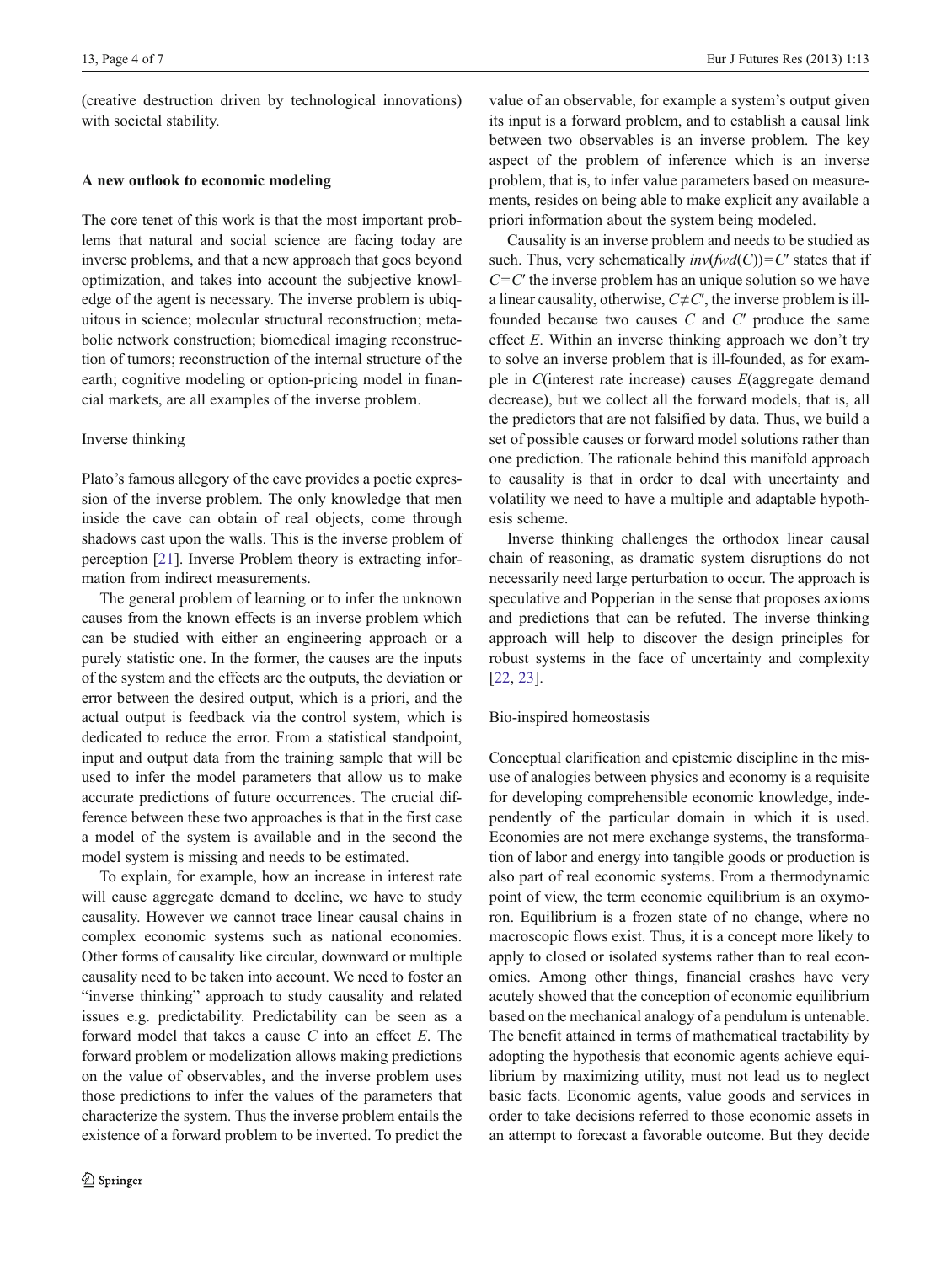so in multiple ways according to ecological and historical contexts. Moreover, their actions have one direction that goes from the irreversible past to the uncertain future. Thus, static equilibrium methods are not applicable to real economies when these aspects are considered.

Non-equilibrium statistical mechanics may provide a more fruitful analogy than Gibbs' theory of equilibrium thermodynamics [\[24\]](#page-6-0). However the concept of non-equilibrium steady state needs to be carefully addressed as a process that needs to be maintained by the interplay of non-zero flows of energy or matter, rather than a final state as equilibrium. Future research should try to develop scenarios with  $n$  different equilibria with different dynamic regimes. The inverse thinking approach may provide the necessary mindset to strengthen our understanding of multiple equilibria, as it natively deals with a scenario of multiple and instable solutions, including "bubble solutions" or large deviations from equilibrium. To turn these theoretical insights into real applications, we need to develop biologically inspired models of stability mechanisms, in particular homeostasis [\[25](#page-6-0)]. A new view of homeostasis that deals with integrated outcomes rather than single signals is already being promoted in biomedical applications [[26](#page-6-0)]. The notion of stability as a homeostatic behaviour confined within a static set of admissible values is here challenged. For example, nervous systems effectively solve an important conundrum: allow synaptic plasticity without compromising the stability and integrity of the system. Hebbian learning [\[27](#page-6-0)] which is considered the cornerstone of neural learning is problematic because synapses that are better than others at activating a neuron, will be strengthen in a positive feedback loop that reinforce synapsis that are correlated with neural firing and penalize those that are not. A number of homeostatic plasticity models have been suggested to compensate for the inherently unstable dynamics that is at the basis of learning-induced changes in synaptic strength [[28](#page-6-0)]. More recently, the concept of network homeostasis—the coordinated action of individual regulators in a network- is being developed [\[29\]](#page-6-0). In this view, homeostasis is a highly dynamic process accomplished by means of coordinated adjustments in network interconnectivity.

From a futures research perspective, the analogy between Hebbian learning rules and unregulated capitalism, both inherently unstable as "the rich get richer", need to be seriously considered. Economics may be called to act as a natural bridge able to connect social and technological aspects. This positioning may sound extremely risky, the recent financial meltdown and the inability of the economic models to forecast these extreme events, has done nothing but reinforced the old motto "economics is the dismal science".

## **Utility**

Non-parametric estimators can be arbitrarily well approximated, this property is called consistency and it is the major reason for the popularity of model-free estimators. Consistency guarantees that, for a sufficiently big training data set, it is possible to achieve an optimal performance for any inference-learning task. Thus, there is apparently a causal connection between consistency and optimality. However, non-parametric estimators are optimal because they are consistent, but consistency is an asymptotic property. In real problems, the training data set cannot be assumed to be arbitrarily big -data samples may be small or have dispersed distribution. This point has direct consequences in economic policy. The standard approach in optimal economic policy, which is mainly concerned with performing a gradient ascent on utility or wealth maximization, should be critically revisited. Modeling all economic systems as optimal utility maximizers is at least questionable using empirical standards, as it depends on consistency, which is an asymptotic property. The Allais' paradox [\[30](#page-6-0)] can be seen as a reflection of the empirical limitation of using optimal methods when consistency may not necessarily apply. Indeed the same person that prefers an apple to an orange, may prefer one dollar and one orange to one dollar and one apple. The idea of using an optimization algorithm to forecast people's choice as represented in the utility function is untenable [\[31](#page-6-0)]. We need to transcend the idea of one consistent and optimal criterion for all the participants behavior, proposing a multifold space of subjective utility models, represented by a n dimensional set of subjective expected utility (SEU). In order to take into account how individual SEU maximization affects and is affected by the aggregate SEU, each SEU is considered within an ecological perspective. The subjective expectations utility function (SEU) needs to be defined in terms of the subjective utility  $u(x)$  and the subjective probability  $P(x)$  for a given action x. Thus, the view that is adopted here goes beyond modeling economic agents as profit optimizers, to focus on the aggregate level, by studying the dynamics of economic networks of large numbers of agents equipped with subjective beliefs operating under conditions of uncertainty. It ought to be remarked that SEU function is a non-convex utility function, so it is not the same as Bayesian utility maximization.

Economies emerge out of subjective beliefs of agents, endowed with internalized models that try to adapt to the aggregate patterns that their actions and expectations create. The SEU models the looking forward capacity of economic cognitive agents. By including the cognitive and ecological dimensions that are the basis of the agent's behaviour, we will allow endogeneity in the structure of the inverse problem and will be in a better disposition to answer questions regarding which topological architecture is more prone to systemic failure and gain insight for the design principles to build more resilient networks.

The inverse problem can be effectively tackled by introducing all the available information or bias to constrain the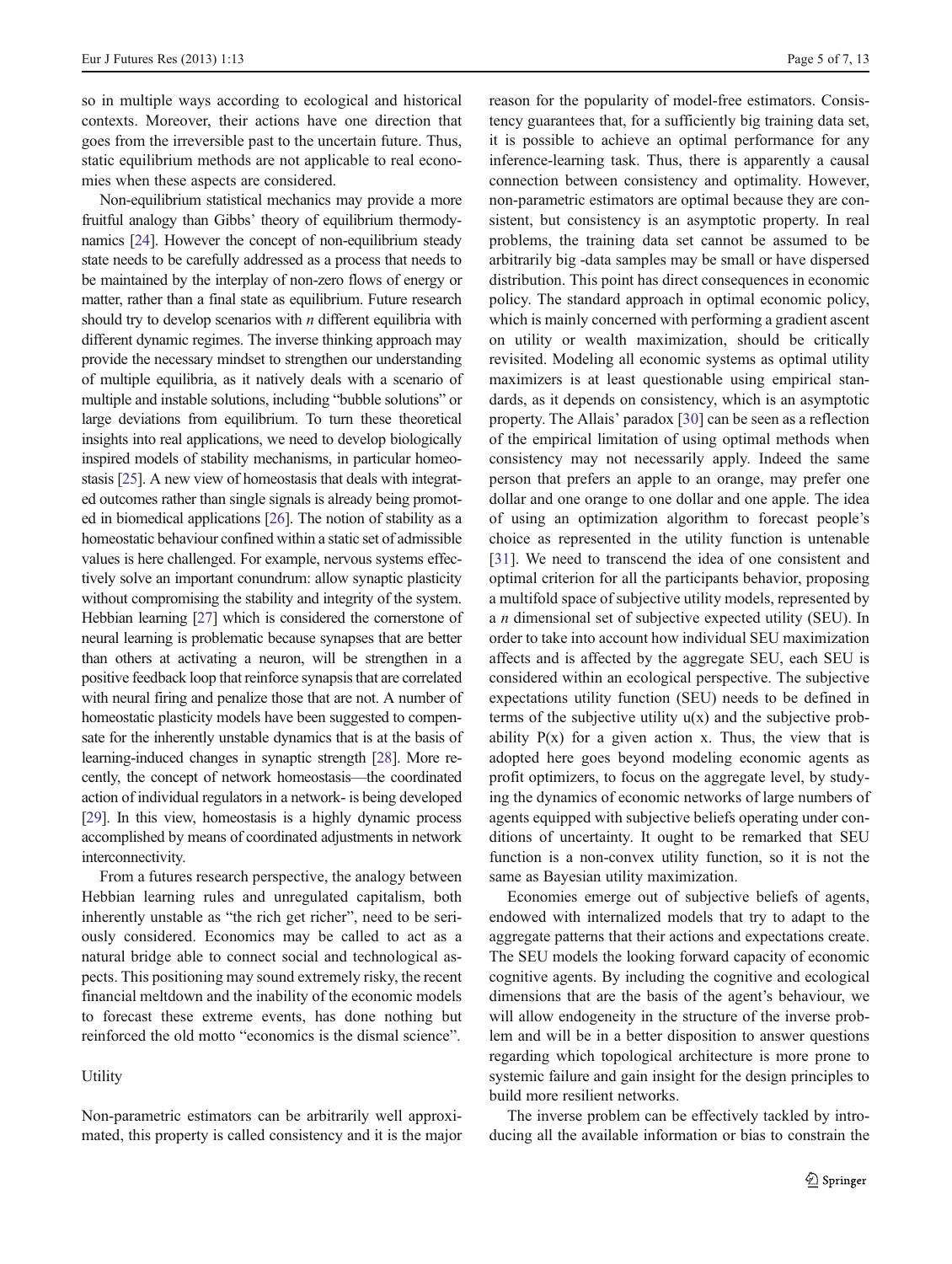<span id="page-5-0"></span>model space of predictors represented by subjective utility functions. Bias or a priori knowledge, works as a selection mechanism over the space of falsifiable models, which in turn are tested against the data, that is, those that do not predict data within an established criterion are discarded or falsified in Popperian parlance. Thus, it is within the inverse thinking perspective that we can start understanding the computational goal(s) the economic systems under study.

## **Discussion**

Our zeitgeist is that of deregulation and credit. The political links of special interest groups were not the only driving force that pushed economies in this state of affairs. At a more fundamental level, deregulation can be seen as an anticipated outcome of the increase in complexity in the world network economy that globalization has brought about. In the 70's stabilization policies designed to for example control in inflation and unemployment using optimal control theory, did not succeed [[32](#page-6-0), [33\]](#page-6-0). National economies became too complex to be regulated with that toolset. Monetarist economists' credo that the system itself could self-regulate without any need to use an external controller was championed by policy makers. The view that complexity was beneficial for its stability was widely assumed in ecology studies, until the 70s when the mathematical biologist Robert May demonstrated that complexity might engender instability [\[34](#page-6-0)]. Apparently, economists were unaware of this work, as the standard economic modeling of optimal forecasters in stable equilibrium remained relatively undisputed until the 2008 financial crisis. Mainstream economic theory still relies upon Newtonian mechanics and axioms and assumptions with not empirical justification. Whether this is just an anachronism or a mathematically-based ideology [[35\]](#page-6-0) constitutes a rich discussion forum for the field of futures studies.

By focusing in the inverse problem we may reduce the isolation of economic theories from the natural science, as it provides an ideal platform where related problems from different disciplines can be studied under a common approach with comparable results. The foundations of modern economic theory e.g., efficient market hypothesis, rational choice theory fueled by the "physics envy" of neo classical economists has shown itself to be fatally flawed. We sorely need to develop a new theoretical framework, based on realistic scenarios in which the plurality of internal motivations of the economic agents (individuals, firms, institutions), help us to establish a systemic understanding of complex socio-economic systems.

New means to study quantities that are not directly observable like utility, drawing causal maps with measurements gathered from financial economics, need to be scrutinized. By adopting an inverse perspective, we contribute to

the creation of new ways of economic thinking and to the discovery of new tools to tackle inverse problems. In doing so, the economic discipline will be emancipated from its ties to XIX century physics to enter into a new paradigm shift. A new picture of stability will emerge from the study of the cognitive and ecological dimensions in economic systems, grounded in the conceptual and methodological apparatus provided by the inverse problem theory. This paper intends to be a commencing contribution towards a new foundation for complex economic systems modeling, sustained by a plurality of future objectives to be undertaken in a multidisciplinary and mathematically innovative way.

Open Access This article is distributed under the terms of the Creative Commons Attribution License which permits any use, distribution, and reproduction in any medium, provided the original author(s) and the source are credited.

#### References

- 1. Akerlof GA (2002) Behavioral macroeconomics and macroeconomic behavior. Am Econ Rev 92(3):411–433
- 2. Glimcher PW (2003) Decisions, uncertainty, and the brain: The science of neuroeconomics. A Bradford Book, Cambridge
- 3. Arthur B (1999) Complexity and the economy. Science 284(5411):107–109
- 4. Friedman M (1966) Essays in positive economics. University of Chicago Press, Chicago
- 5. Wigner E (1960) The unreasonable effectiveness of mathematics in the natural sciences. Commun Pur Appl Math 13(1):1–14
- 6. Schumpeter JA (1994) Capitalism, socialism and democracy. Routledge, London
- 7. Lucas R (1976) Econometric policy evaluation: A critique. In: Brunner K, Meltzer AH (eds) The Phillips curve and labor markets. Carnegie-Rochester Conference Series on Public Policy, North-Holland, pp 19–46
- 8. Cowan R, Rizzo M (1996) The genetic causal tradition of modern economic history. Kyklos 49(3):273–317
- 9. Fehr E, Fischbacher U (2004) Social norms and human cooperation. Trends Cognit Sci 8(4):185–190
- 10. Rosenberg A (2008) Philosophy of biology a contemporary introduction. Routledge, New York
- 11. Stevens JR, Hauser MD (2004) Why be nice? psychological constraints on the evolution of cooperation. Trends Cognit Sci 8(2):60–65
- 12. Panchanathan K, Boyd R (2004) Indirect reciprocity can stabilize cooperation without the second-order free rider problem. Nature 432(7016):499–502
- 13. Gintis H, Smith EA, Bowles S (2001) Costly signaling and cooperation. J Theor Biol 213(1):103–119
- 14. Milinski M, Semmann D, Krambeck H-J (2002) Reputation helps solve the tragedy of the commons. Nature 415(6870):424–426
- 15. Astrom KJ (2006) Introduction to stochastic control theory. Dover Publications, New York
- 16. Soros G (2008) The alchemy of finance. Wiley, Hoboken
- 17. Fleckenstein WA, Sheehan F (2008) Greenspan's bubbles: The age of ignorance at the Federal Reserve. McGraw-Hill, New York
- 18. Sornette D, von der Becke S (2011) Complexity clouds financerisk models. Nature 471(7337):166